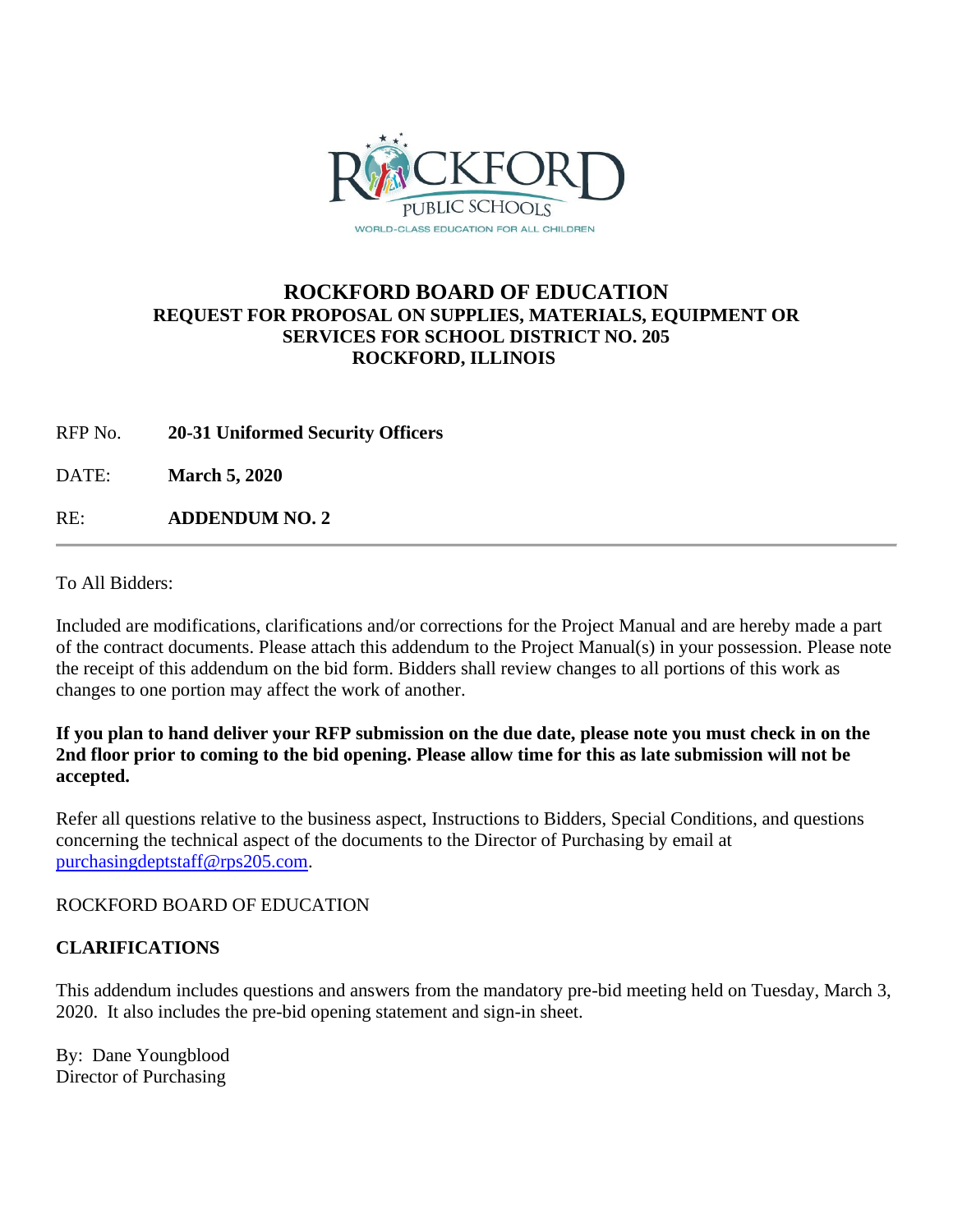### **CLARIFICATIONS**

Below are questions and corresponding answers from the mandatory pre-bid meeting held on March 3, 2020.

- 1. What are the uniform requirements?
	- a. Must match the blue provided at the brief.
	- b. Must state "security "on the back and each side sleeve, company logo at a minimum
	- c. Uniform jacket must be a unique color and "stand out". Want it to be unique from commonly worn colors.
	- d. Headgear must be consistent and uniform.
- 2. Why are we soliciting proposals at this time?
	- a. Our current contract for uniformed security officers ends on June 30, 2020.
- 3. What day to day challenges does District have with regards to these services?
	- a. Guard attendance is our greatest challenge.
- 4. What is a "day in the life" of an RPS guard? Fights, customer service, ambassadorship, etc. a. Yes to all.
- 5. Who is currently providing these services?
	- a. Securatex.
- 6. What is the value of the current contract?
	- a. Current average annual billable hours are about 45,000 hours straight-time and 2,500 after school activities.
- 7. How long has the current contract been in place.
	- a. 5 years.
- 8. Is a bid bond required?
	- a. No.
- 9. Who provides radios?
	- a. The District.
- 10. Who provides the Tour of Duty system?
	- a. The contractor.
- 11. What other equipment is needed?
	- a. None other than the Tour of Duty equipment and office supplies for your management staff.
- 12. What are the guidelines for interacting with students?
	- a. Crisis Prevention Institute (CPI) guidelines.
- 13. Does the District have on-duty police?
	- a. Yes. All District high schools are staffed with an officer. Middle schools have assigned officers, who also cover surrounding elementary schools.
- 14. Do guards have an orientation with the on-duty-police?
	- a. On-duty police officers provide ALICE training when requested.
- 15. Who provides additional training?

a. The contractor.

- 16. What supervisory staff is needed?
	- a. Contractor is to provide one (1) local manager, two (2) supervisors, and one (1) account manager/contact. Supervisory staff must actively manage their guards.
- 17. Are vehicles required?
	- a. Vehicle needs are to be determined by contractor.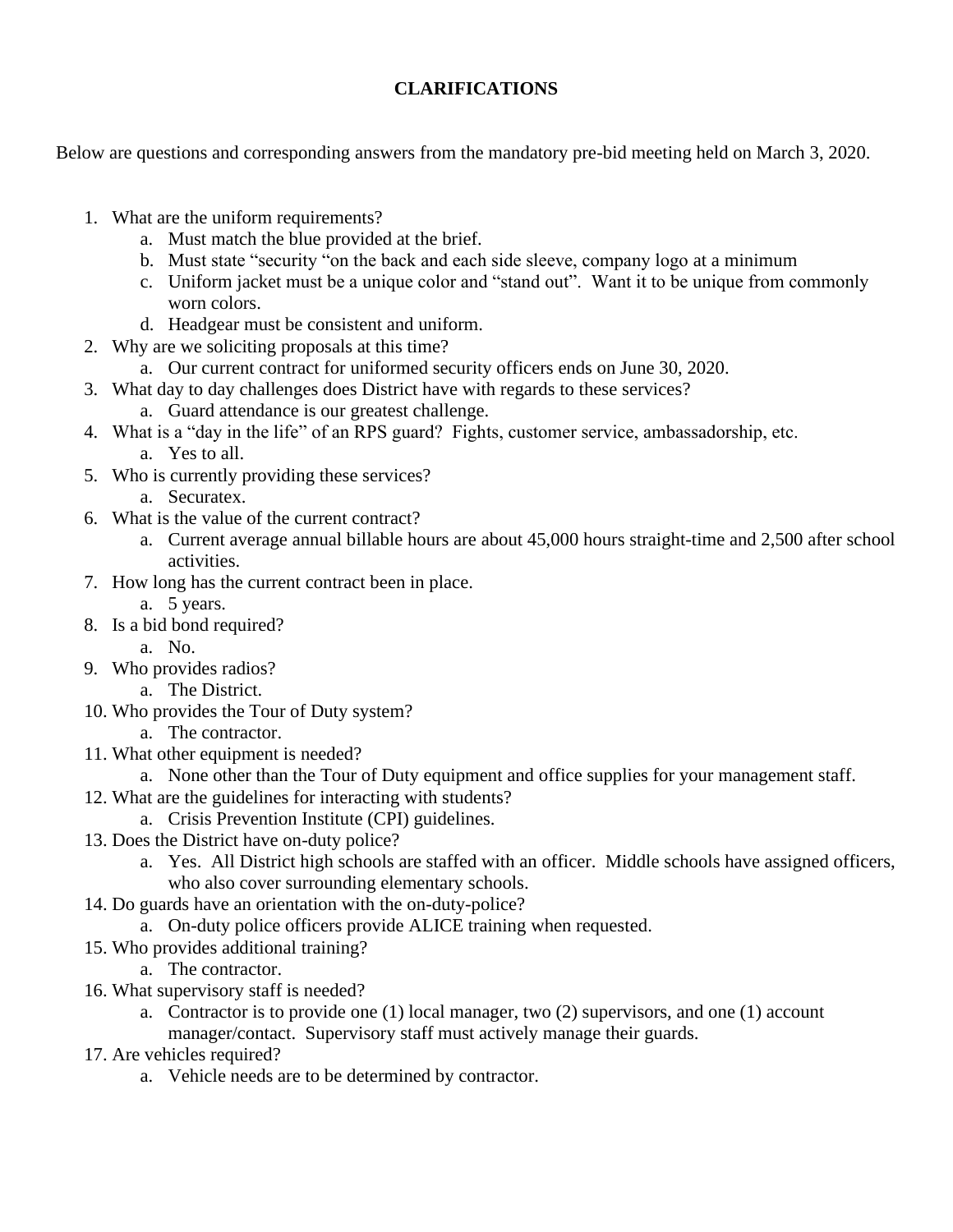## **PRE-BID CONFERENCE OPENING STATEMENT**

Welcome to the mandatory pre-bid conference for RFP 20-31 Uniformed Security Officers for the **Rockford Public Schools.** 

The purpose of this meeting is to receive input, comments, questions, clarifications and suggested changes relative to this solicitation. As a reminder, the only acceptable changes to the Bid/RFP are formal Addendums published by the RPS Purchasing department. Additionally, the Addendum may address other issues identified by the School District.

The goal of today's meeting is to increase your knowledge of the solicitation as it is written and provide an information mechanism in which you may advise the School District of any changes it should make. Consequently, any changes you wish the Rockford Public Schools to consider must be submitted in writing to the Purchasing department before the deadline as expressed in the solicitation.

We will try to answer as many of the questions as possible. If we cannot answer a question today, we will defer that answer to the published Addendum. Additionally, minutes from this pre-bid conference will be published in the Addendum.

- > Bid Opening is scheduled for March 17, 2020 at 2:00 pm Rockford Board of Education, 6th floor Conference Room. Late bids will not be accepted. Faxed or emailed bids will not be accepted.
- > Board Approval April 14, 2020.
- $\triangleright$  Bid RFI Procedures All written correspondence during the bid process MUST be sent to Dane Youngblood, Director of Purchasing, via email at PurchasingDeptStaff@rps205.com. Last RFI will be accepted until March 10, 2020 at 12 pm. Last addendum will be issued by March 12, 2020 at 4:30 pm.
- Addendums will be emailed to all attendees at the pre-bid conference, posted on the RPS website and Demand Star.
- > PLEASE reference the REQUIRED FORMS CHECK LIST for all documents that must be submitted with your bid offer form. All forms must be properly completed, signed and submitted or your bid will be deemed non-responsive.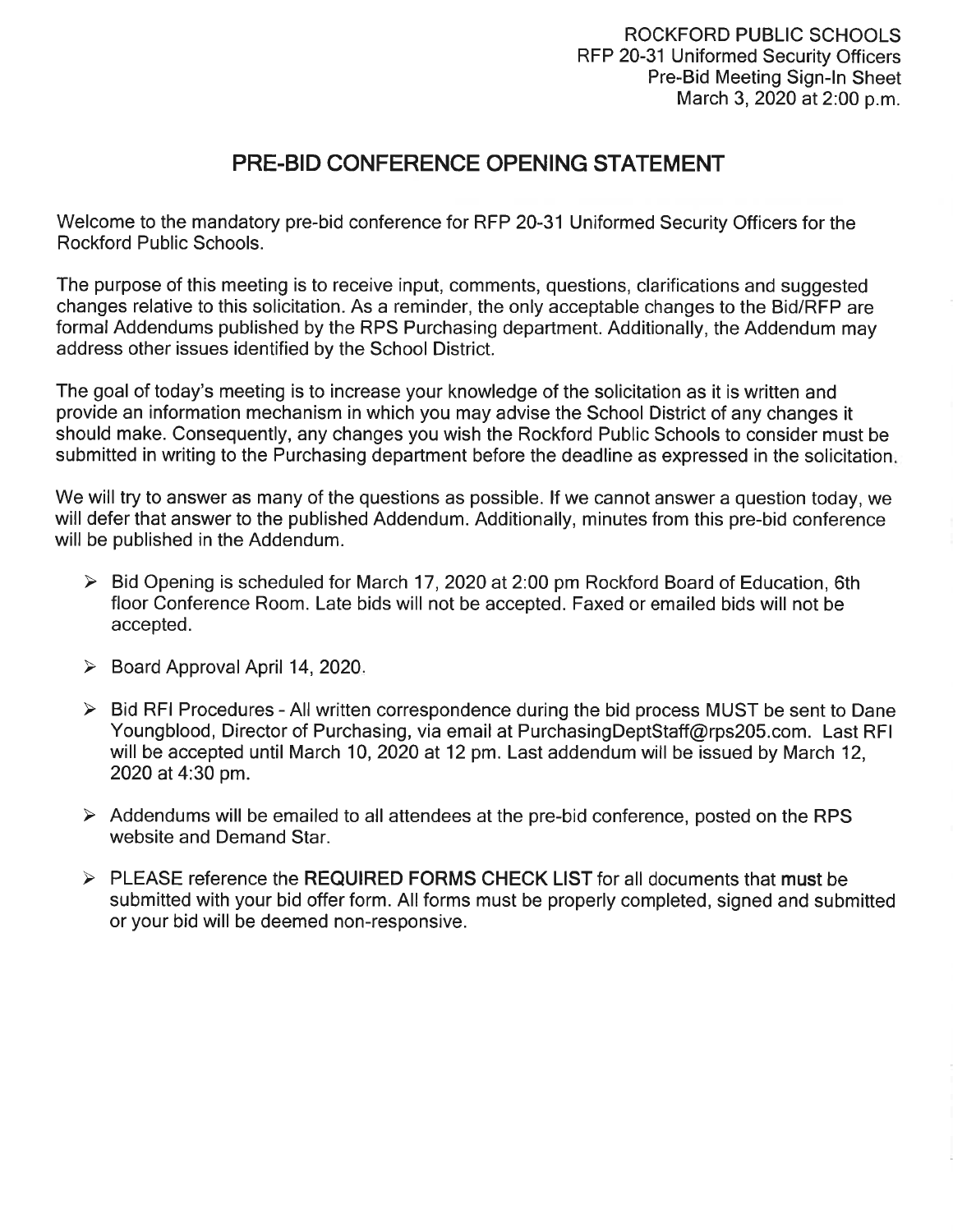ROCKFORD PUBLIC SCHOOLS<br>RFP 20-31 Uniformed Security Officers<br>Pre-Bid Meeting Sign-In Sheet<br>March 3, 2020 at 2:00 p.m.



## PRE-BID MEETING SIGN-IN SHEET<br>RFP 20-31 Uniformed Security Officers

# PLEASE WRITE EMAIL ADDRESS SO THAT IT IS LEGIBLE IN ORDER TO RECEIVE ADDENDUM INFORMATION

|                | Printed Name       | <b>Company Name</b>                                                                                                                                        | <b>Company Address</b>                                  | Telephone          | E-mail                                                         |
|----------------|--------------------|------------------------------------------------------------------------------------------------------------------------------------------------------------|---------------------------------------------------------|--------------------|----------------------------------------------------------------|
| $\blacksquare$ | WEBBSR.<br>KeNNetH | $0$ $\frac{1}{2}$<br>tact FINOLES                                                                                                                          | $274747$ LINUaln, makel 412 708-283-<br>#300 MATTEONIX  | 1700               | FACT FIND QUS GILOUS<br>Henwebba                               |
| 2              | Wraver<br>Shawn    | Allied Universal                                                                                                                                           | $124$ $Philps$ Ave Sorte 524<br>Rochford, 1L Gllos      | $224 - 301 - 3355$ | Shawn weaver @ aus.com                                         |
| ო              | <b>To tekne</b>    | Allied Universel                                                                                                                                           | 129 Phelps Ave Saine 524 8154822858 CRETRE 2AVS. CM     |                    |                                                                |
| 4              |                    | JIN RUNNING / <pro protection<="" td=""><td>Rakfay TI WOF 206 803-543-1880<br/>BLOOMMEDALE, IL 60168</td><td></td><td>KARAGROPICA<br/>JRUNNINGE</td></pro> | Rakfay TI WOF 206 803-543-1880<br>BLOOMMEDALE, IL 60168 |                    | KARAGROPICA<br>JRUNNINGE                                       |
| မာ             | SALAS<br>KOBORT    | SECURITAS                                                                                                                                                  |                                                         |                    | SECURITASINC. CON<br>$414-397084$ ROBORT-SALASE                |
| $\bullet$      | rence              | recent for                                                                                                                                                 | The 45 Wish and<br>Rachtmo J. Collex                    |                    | $\mathcal{L}^{(n)}$ ) $U$<br>$8533322$ ] Devid. Frank @ Gundes |
| $\overline{a}$ | Amauri: Orter      | Security                                                                                                                                                   | 651 wedning<br>$D$ ive , chicago, $TL$                  |                    | $723$ 557-7178 Addie $63$ security                             |
| $\infty$       | Henry 1 PAGE       | PAge Security, Inc.                                                                                                                                        | Chicagos is a port<br>9453 S. A3h LANd                  |                    | $713 - 983 - 9414$ Page securities Ognail<br>COM               |